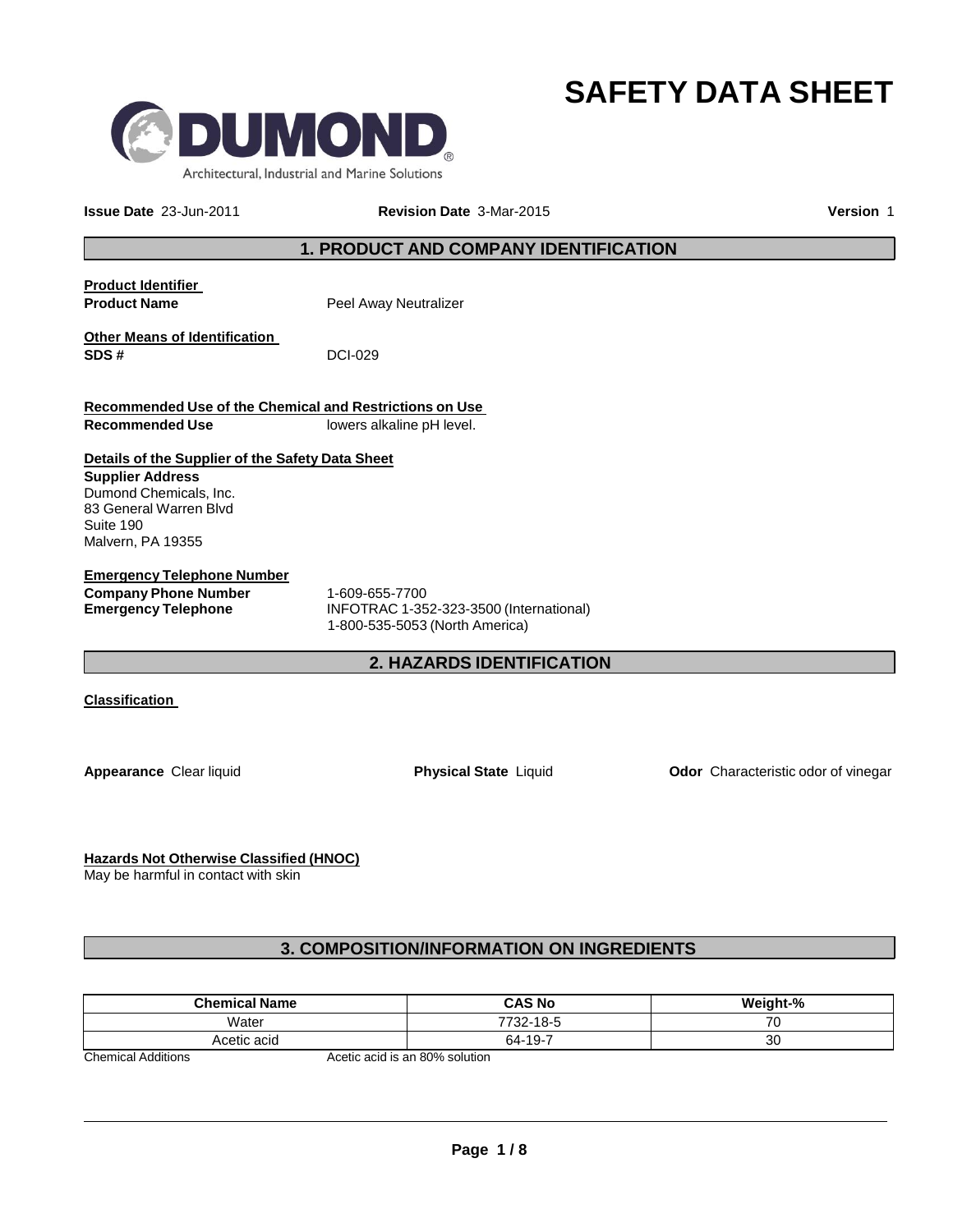### **4. FIRST AID MEASURES**

#### **First Aid Measures**

| <b>Inhalation</b>                                           | Remove to fresh air. Get medical attention if necessary. If not breathing, give artificial<br>respiration. If breathing is difficult, give oxygen.                                                                                  |
|-------------------------------------------------------------|-------------------------------------------------------------------------------------------------------------------------------------------------------------------------------------------------------------------------------------|
| <b>Eye Contact</b>                                          | Rinse immediately with plenty of water, also under the eyelids, for at least 15 minutes. Get<br>immediate medical advice/attention.                                                                                                 |
| Ingestion                                                   | If conscious give 2 glasses of water to dilute. Do NOT induce vomiting. Never give anything<br>by mouth to an unconscious person. Get medical attention if necessary.                                                               |
| <b>Skin Contact</b>                                         | Wash thoroughly with soap and water until no traces of the chemical remain. Remove<br>contaminated clothing and shoes. Get medical attention if irritation occurs.                                                                  |
| Most Important Symptoms and Effects, both Acute and Delayed |                                                                                                                                                                                                                                     |
| <b>Symptoms</b>                                             | Direct contact with eyes may cause temporary irritation. Mists and vapors cause irritation of<br>the eyes, mucous membranes, and upper respiratory tract. May cause gastrointestinal<br>irritation, nausea, diarrhea, and vomiting. |
|                                                             | Indication of any Immediate Medical Attention and Special Treatment Needed                                                                                                                                                          |
| <b>Note to Physicians</b>                                   | Treat symptomatically. Individuals with chronic respiratory or skin diseases may be at risk<br>from exposure.                                                                                                                       |

# **5. FIRE-FIGHTING MEASURES**

#### **Suitable Extinguishing Media**

Use extinguishing measures that are appropriate to local circumstances and the surrounding environment. Cool fire exposed containers and structures with water.

#### **Unsuitable Extinguishing Media** Not determined.

### **Specific Hazards Arising from the Chemical**

At elevated temperatures, containers may rupture. Cool containers exposed to flames with water until well after the fire is out.

**Hazardous combustion products**Carbon monoxide. Carbon dioxide (CO2).

#### **Protective Equipment and Precautions for Firefighters**

As in any fire, wear self-contained breathing apparatus pressure-demand, MSHA/NIOSH (approved or equivalent) and full protective gear.

### **6. ACCIDENTAL RELEASE MEASURES**

### **Personal Precautions, Protective Equipment and Emergency Procedures**

**Personal Precautions** Use personal protective equipment as required.

**Environmental Precautions** Do not allow into any sewer, on the ground or into any body of water.

### **Methods and Material for Containment and Cleaning Up**

**Methods for Containment** Prevent further leakage or spillage if safe to do so.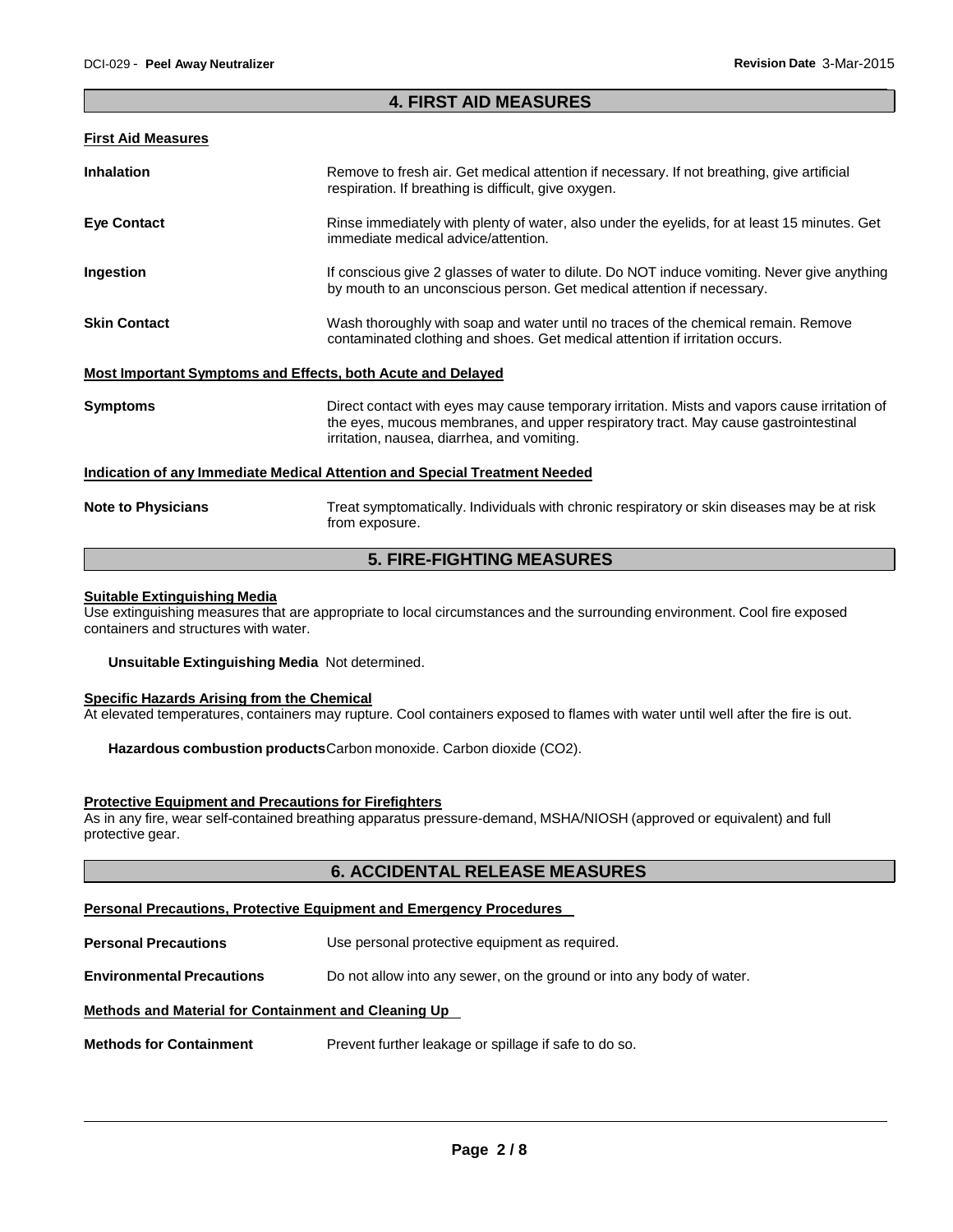## **Methods for Cleaning Up** Neutralize with baking soda (sodium bicarbonate) and collect into closable containers for disposal. Flush area with flooding quantities of water. Spills and releases may have to be reported to Federal and/or local authorities. See section 15. **7. HANDLING AND STORAGE Precautions for Safe Handling Advice on Safe Handling** Handle in accordance with good industrial hygiene and safety practice. Protect container from physical damage. Avoid contact with skin, eyes or clothing. Avoid breathing vapors or mists. Use personal protective equipment as required. Use with adequate ventilation. Remove contaminated clothing and shoes. Wash thoroughly after handling before eating, drinking, smoking, or using toilet facilities. Follow all SDS/label precautions even after container is emptied because it may retain product residues. **Conditions for Safe Storage, Including any Incompatibilities Storage Conditions** Keep in a dry, cool and well-ventilated place. Keep away from oxidizers and incompatible materials. **Incompatible Materials** Strong oxidizing agents. Strong alkalis. Reducing agent.

### **8. EXPOSURE CONTROLS/PERSONAL PROTECTION**

#### **Exposure Guidelines**

| <b>Chemical Name</b> | <b>ACGIH TLV</b> | <b>OSHA PEL</b>                    | <b>NIOSH IDLH</b>         |
|----------------------|------------------|------------------------------------|---------------------------|
| Acetic acid          | STEL: 15 ppm     | TWA: 10 ppm TWA: 25                | IDLH: 50 ppm              |
| 64-19-7              | TWA: 10 ppm      | mg/m <sup>3</sup> (vacated) TWA:   | TWA: 10 ppm               |
|                      |                  | $10$ ppm                           | TWA: $25 \text{ mg/m}^3$  |
|                      |                  | (vacated) TWA: $25 \text{ mg/m}^3$ | STEL: 15 ppm              |
|                      |                  |                                    | STEL: $37 \text{ mg/m}^3$ |

### **Appropriate Engineering Controls**

**Engineering Controls For operations where contact can occur, a safety shower and an eye wash facility should** be available. Good general room ventilation (equivalent to outdoors) should be adequate under normal conditions.

#### **Individual Protection Measures, such as Personal Protective Equipment**

| <b>Eye/Face Protection</b>            | Wear approved safety goggles. Face Mask. Do not wear contact lenses.                                                                                                                                                                                                                                                                                                                                                      |
|---------------------------------------|---------------------------------------------------------------------------------------------------------------------------------------------------------------------------------------------------------------------------------------------------------------------------------------------------------------------------------------------------------------------------------------------------------------------------|
| <b>Skin and Body Protection</b>       | Wear impervious protective clothing, including boots, gloves, lab coat, apron or coveralls,<br>as appropriate, to prevent skin contact. Rubber, neoprene, or other impervious gloves are<br>recommended to prevent skin contact.                                                                                                                                                                                          |
| <b>Respiratory Protection</b>         | None needed under normal use conditions with adequate ventilation. If the occupational<br>exposure limits are exceeded, a NIOSH approved respirator with acid gas cartridges or<br>supplied air respirator appropriate for the form and concentration of the contaminants<br>should be used. Selection and use of respiratory equipment must be in accordance with<br>OSHA 1910.134 and good industrial hygiene practice. |
| <b>General Hygiene Considerations</b> | Handle in accordance with good industrial hygiene and safety practice.                                                                                                                                                                                                                                                                                                                                                    |

### **9. PHYSICAL AND CHEMICAL PROPERTIES**

### **Information on Basic Physical and Chemical Properties**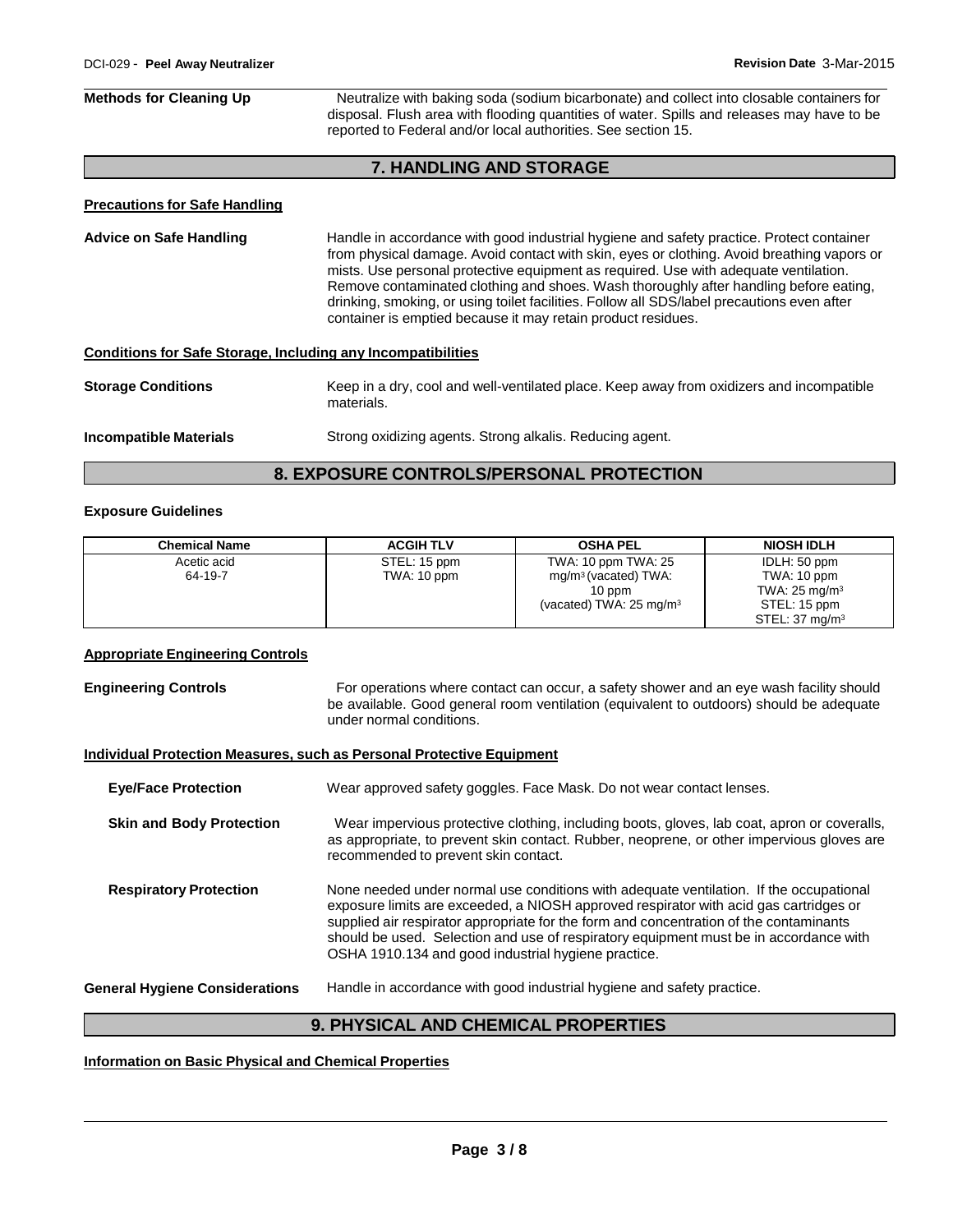| <b>Physical State</b>               | Liquid             |                        |                                   |
|-------------------------------------|--------------------|------------------------|-----------------------------------|
| Appearance                          | Clear liquid       | Odor                   | Characteristic odor of<br>vinegar |
| Color                               | Clear              | <b>Odor threshold</b>  | 1 ppm (acetic acid)               |
| <b>Property</b>                     | Values             | Remarks • Method       |                                   |
| pH                                  | $-3.0$             |                        |                                   |
| <b>Melting point/freezing point</b> | Not available      |                        |                                   |
| Boiling point/boiling range         | 106 °C / 224 °F    |                        |                                   |
| <b>Flash point</b>                  | None               |                        |                                   |
| <b>Evaporation rate</b>             | 0.97 (acetic acid) | (butyl alcohol = $1$ ) |                                   |
| Flammability (solid, gas)           | Not determined     |                        |                                   |
| <b>Flammability limits in air</b>   |                    |                        |                                   |
| <b>Upper flammability limits</b>    | Not available      |                        |                                   |
| Lower flammability limit            | Not available      |                        |                                   |
| Vapor pressure                      | $11.8$ mmHq        | @ 20 C (acetic acid)   |                                   |
| Vapor density                       | 2.07               | (acetic acid)          |                                   |
| <b>Specific gravity</b>             | 1.04               |                        |                                   |
| <b>Water solubility</b>             | Completely soluble |                        |                                   |
| Solubility in other solvents        | Not determined     |                        |                                   |
| <b>Partition coefficient</b>        | Not available      |                        |                                   |
| <b>Autoignition temperature</b>     | None               |                        |                                   |
| <b>Decomposition temperature</b>    | Not determined     |                        |                                   |
| <b>Kinematic viscosity</b>          | Not determined     |                        |                                   |
| <b>Dynamic viscosity</b>            | Not determined     |                        |                                   |
| <b>Explosive properties</b>         | Not determined     |                        |                                   |
| <b>Oxidizing Properties</b>         | Not determined     |                        |                                   |
| <b>Other Information</b>            |                    |                        |                                   |
| <b>VOC Content (%)</b>              | 24%                |                        |                                   |
| <b>VOC Content</b>                  | 2.08 lbs/gal       |                        |                                   |

### **10. STABILITY AND REACTIVITY**

### **Reactivity**

Not reactive under normal conditions

#### **Chemical Stability**

Stable under recommended storage conditions.

### **Possibility of Hazardous Reactions**

None under normal processing.

### **Conditions to Avoid**

Keep out of reach of children.

### **Incompatible Materials**

Strong oxidizing agents. Strong alkalis. Reducing agent.

### **Hazardous Decomposition Products**

Carbon monoxide. Carbon dioxide (CO2).

### **11. TOXICOLOGICAL INFORMATION**

### **Information on Likely Routes of Exposure**

**Product Information**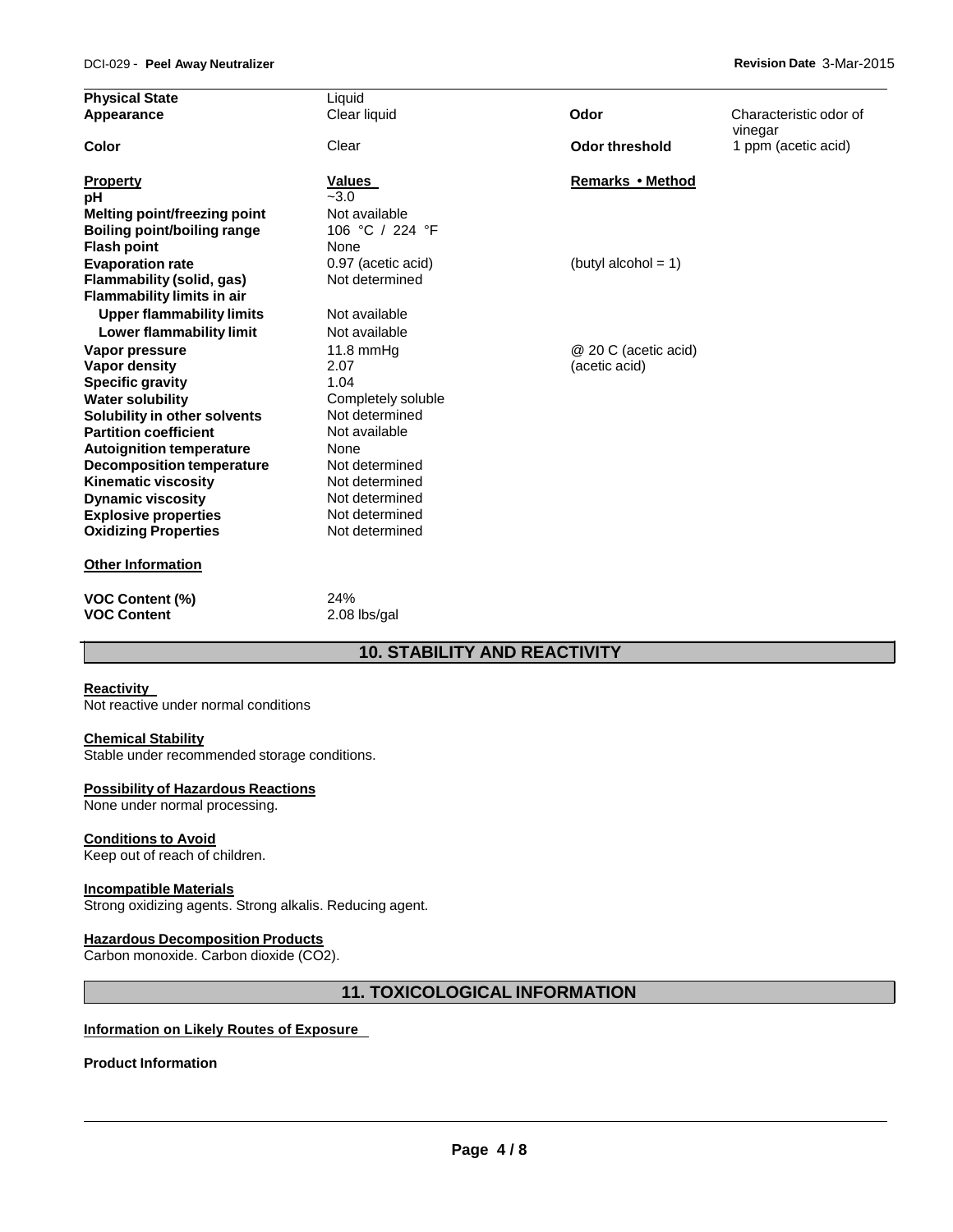| <b>Inhalation</b>   | Avoid breathing vapors or mists.     |
|---------------------|--------------------------------------|
| <b>Eye Contact</b>  | Avoid contact with eyes.             |
| <b>Skin Contact</b> | May be harmful in contact with skin. |
| Ingestion           | Do not taste or swallow.             |

#### **Component Information**

| <b>Chemical Name</b>   | Oral LD50            | <b>Dermal LD50</b>      | <b>Inhalation LC50</b> |
|------------------------|----------------------|-------------------------|------------------------|
| Water<br>7732-18-5     | $> 90$ mL/kg (Rat)   |                         | $\sim$                 |
| Acetic acid<br>64-19-7 | $=$ 3310 mg/kg (Rat) | $= 1060$ mg/kg (Rabbit) | = 11.4 mg/L (Rat)4 h   |

#### **Information on Physical, Chemical and Toxicological Effects**

**Symptoms** Direct contact with eyes may cause temporary irritation. Mists and vapors cause irritation of the eyes, mucous membranes, and upper respiratory tract. May cause gastrointestinal irritation, nausea, diarrhea, and vomiting.

#### **Delayed and Immediate Effects as well as Chronic Effects from Short and Long-term Exposure**

### **Numerical Measures of Toxicity- Product**

Not determined

### **The following values are calculated based on chapter 3.1 of the GHS document** .

| ATEmix (oral)                 | 13793 mg/kg        |
|-------------------------------|--------------------|
| <b>ATEmix (dermal)</b>        | 4417 mg/kg         |
| ATEmix (inhalation-dust/mist) | $6.2 \text{ ma/l}$ |

### **12. ECOLOGICAL INFORMATION**

### **Ecotoxicity**

An environmental hazard cannot be excluded in the event of unprofessional handling or disposal

| <b>Chemical Name</b>   | Algae/aquatic plants | Fish                                                                                                    | <b>Toxicity to</b><br>microorganisms                                            | Crustacea                                                                                |
|------------------------|----------------------|---------------------------------------------------------------------------------------------------------|---------------------------------------------------------------------------------|------------------------------------------------------------------------------------------|
| Acetic acid<br>64-19-7 |                      | 79: 96 h Pimephales<br>promelas mg/L LC50 static<br>75: 96 h Lepomis<br>macrochirus mg/L LC50<br>static | $EC50 = 8.8$ mg/L 15 min<br>$EC50 = 8.8$ mg/L 25 min<br>$EC50 = 8.8$ mg/L 5 min | 47: 24 h Daphnia magna<br>mg/L EC50 65: 48 h<br>Daphnia magna mg/L EC50<br><b>Static</b> |

#### **Persistence and Degradability**

Not determined.

### **Bioaccumulation**

Not determined.

#### **Mobility**

Not determined.

| $ -$<br>ame<br> | ---<br>п.<br>coefficient |
|-----------------|--------------------------|
|                 |                          |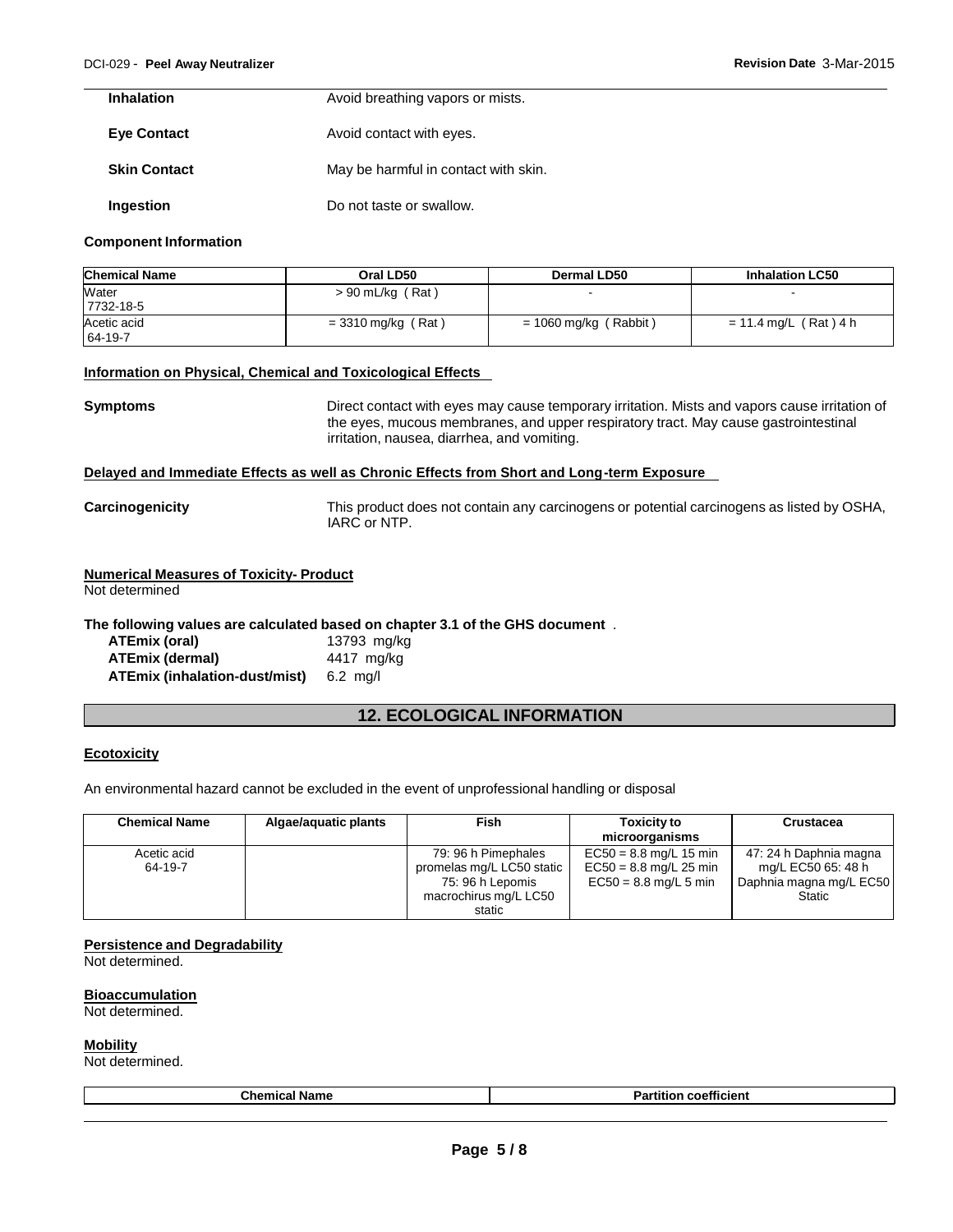-0.31

Acetic acid 64-19-7

**Other Adverse Effects** Not determined

## **13. DISPOSAL CONSIDERATIONS**

| <b>Waste Treatment Methods</b> |                                                                                                        |  |
|--------------------------------|--------------------------------------------------------------------------------------------------------|--|
| <b>Disposal of Wastes</b>      | Disposal should be in accordance with applicable regional, national and local laws and<br>regulations. |  |
| <b>Contaminated Packaging</b>  | Disposal should be in accordance with applicable regional, national and local laws and<br>regulations. |  |

| <b>Chemical Name</b>   | California Hazardous Waste Status |
|------------------------|-----------------------------------|
| Acetic acid<br>64-19-7 | Toxic                             |
|                        | Corrosive<br>lanitable            |

| <b>14. TRANSPORT INFORMATION</b> |                                                                                                                               |  |  |  |
|----------------------------------|-------------------------------------------------------------------------------------------------------------------------------|--|--|--|
| <b>Note</b>                      | Please see current shipping paper for most up to date shipping information, including<br>exemptions and special circumstances |  |  |  |
| <u>DOT</u>                       | Not regulated                                                                                                                 |  |  |  |
| <b>IATA</b>                      | Not regulated                                                                                                                 |  |  |  |
| <b>IMDG</b>                      | Not regulated                                                                                                                 |  |  |  |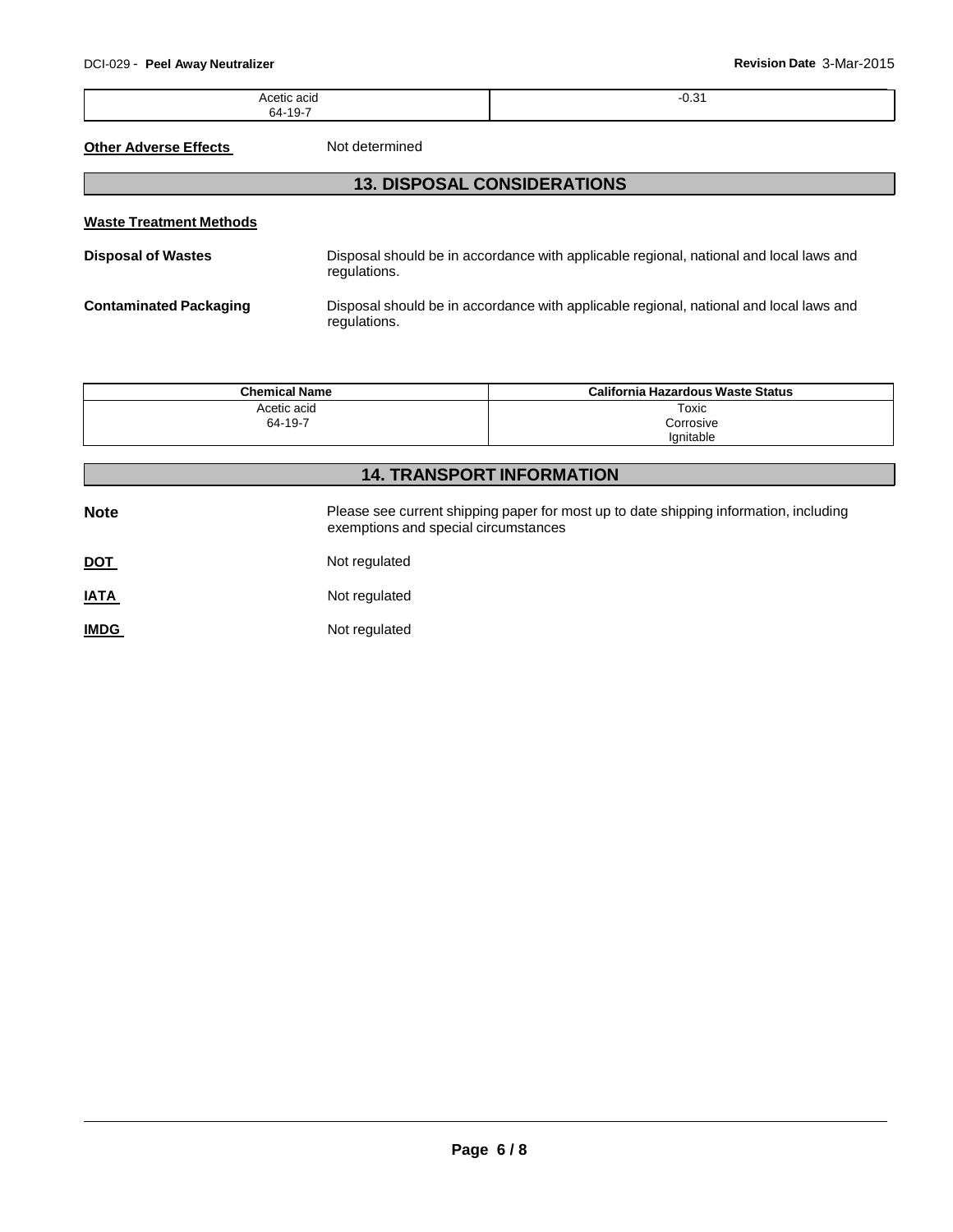## **15. REGULATORY INFORMATION**

### **International Inventories**

| TSCA                                                                  | Listed                                                                                                                  |  |
|-----------------------------------------------------------------------|-------------------------------------------------------------------------------------------------------------------------|--|
| DSL                                                                   | Listed                                                                                                                  |  |
| Legend:                                                               |                                                                                                                         |  |
|                                                                       | <b>TSCA</b> - United States Toxic Substances Control Act Section 8(b) Inventory                                         |  |
|                                                                       | <b>DSL/NDSL</b> - Canadian Domestic Substances List/Non-Domestic Substances List                                        |  |
|                                                                       | <b>EINECS/ELINCS</b> - European Inventory of Existing Chemical Substances/European List of Notified Chemical Substances |  |
| <b>ENCS</b> - Japan Existing and New Chemical Substances <b>IECSC</b> |                                                                                                                         |  |
| - China Inventory of Existing Chemical Substances KECL -              |                                                                                                                         |  |
| Korean Existing and Evaluated Chemical Substances                     |                                                                                                                         |  |
|                                                                       | <b>PICCS</b> - Philippines Inventory of Chemicals and Chemical Substances                                               |  |
|                                                                       |                                                                                                                         |  |
| <b>US Federal Requlations</b>                                         |                                                                                                                         |  |

### **SARA 311/312 Hazard Categories**

| Acute health hazard               | Yes |
|-----------------------------------|-----|
| <b>Chronic Health Hazard</b>      | No. |
| <b>Fire hazard</b>                | No. |
| Sudden release of pressure hazard | No. |
| <b>Reactive Hazard</b>            | N٥  |

| <b>Chemical Name</b>   | <b>CWA - Reportable</b><br>Quantities | <b>CWA - Toxic Pollutants</b> | <b>CWA - Priority Pollutants</b> | <b>CWA - Hazardous</b><br><b>Substances</b> |
|------------------------|---------------------------------------|-------------------------------|----------------------------------|---------------------------------------------|
| Acetic acid<br>64-19-7 | 5000 lb                               |                               |                                  |                                             |
| <b>Chemical Name</b>   | <b>Hazardous Substances RQs</b>       |                               | <b>CERCLA/SARA RQ</b>            | <b>Reportable Quantity (RQ)</b>             |
| Acetic acid<br>64-19-7 | 5000 lb                               |                               |                                  | RQ 5000 lb final RQ<br>RQ 2270 kg final RQ  |

**US State Regulations** 

### **U.S. State Right-to-Know Regulations**

| <b>Chemical Name</b>   | <b>New Jersey</b> | Massachusetts | Pennsvlvania |
|------------------------|-------------------|---------------|--------------|
| Acetic acid<br>64-19-7 | . .               |               |              |
|                        |                   |               |              |

### **U.S. EPA Label Information**